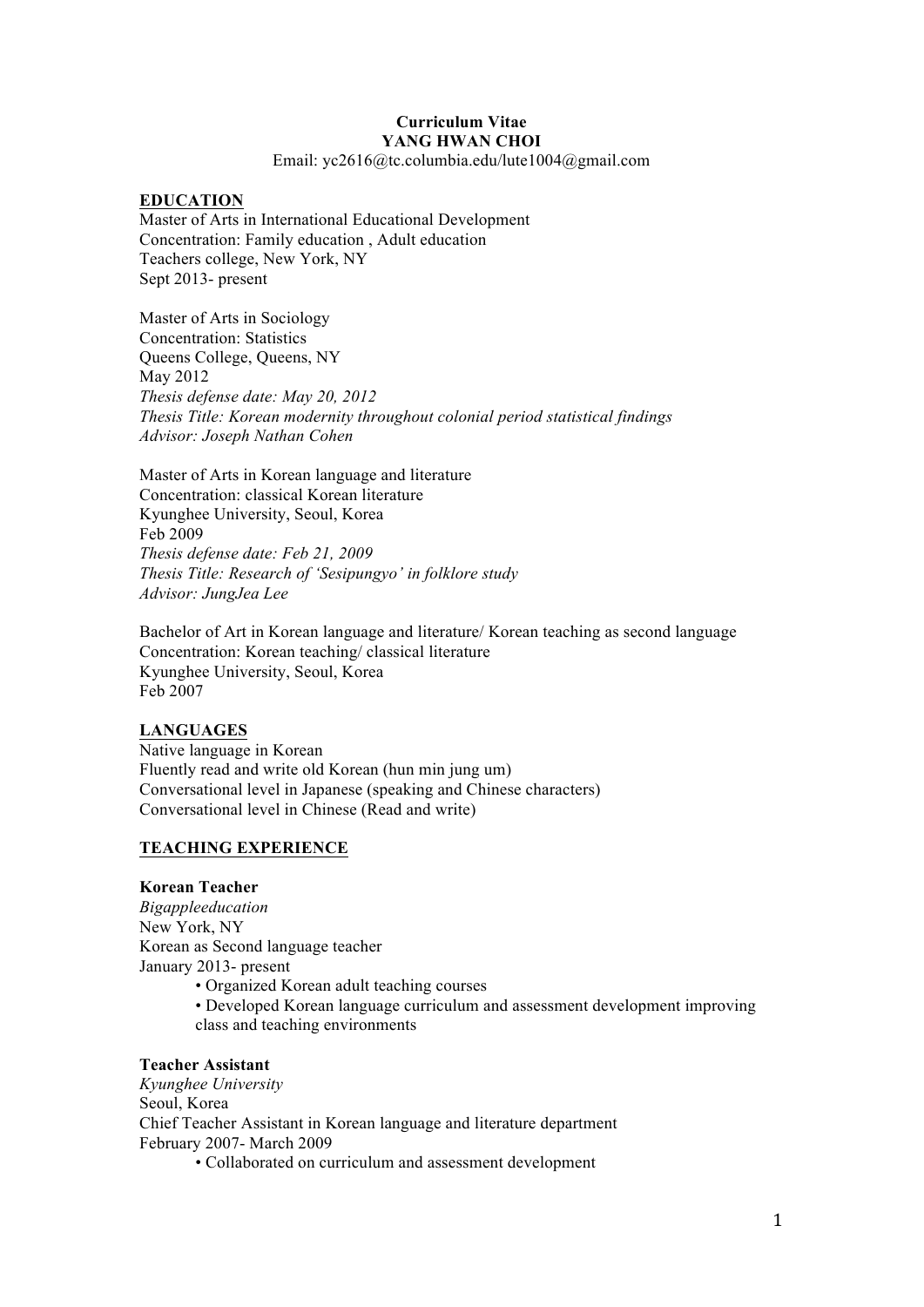• Managed annual department budget resulting 20% increase student grants and department Internet homepage rebuild

• Evaluated and graded all written assignments, including final exam papers

• Promoted academic performance undergraduate and graduate students organizing annual symposium

### **Teaching assistant**

*U-Penn-Kyunghee Collaborative* Seoul, Korea Class teacher assistant July 2006- September 2006

- Facilitated on curriculum and assessment development result top 5 satisfactory class
- Coordinated class preparation and class materials

• Stimulated active communication channel between students and professor adopting group seminar

### **Lecturer**

*Uinversiti Teknologi MARA* Shah Alam, Malaysia Korean language as second language teacher January 2005- February 2005

- Lectured Korean language and culture to Malaysians students focusing on Korean traditional culture
- Received Malaysia Culture Minister's citation

# **RESEARCH EXPERIENCE**

### **Assistant researcher**

*Institute of Folklore Studies, Kyunghee University* Seoul, Korea January 2007- March 2009 Dr. JungJea Lee

Research fieldwork assistant for government granted community research for 1.6 year

• Catalogued raw materials, interview local natives, and classified them using anthropological data analysis methods

• Organized annual symposiums collaborate with national folklore museum of South Korea

• Consolidated study groups on learning methodology receiving annual student group grant in 2008

# **Assistant researcher**

*Asian American Center, Queens College* New York, NY January 2011- September 2011 Dr. Nila Chatterjee Research for Asian student in Queens College (plot study)

- Moderated international Asian student interview • Interviewed 13 international students in QC resulting research funding from Queens
- College using interview sheet and qualitative interview methods

# **PUBLICATION**

Yang hwan choi. (2012) Late Josen dynasty: the beginning of the spontaneous modernism period, *Eastern sociological society annual meeting*, New York, NY, 1(51), 25.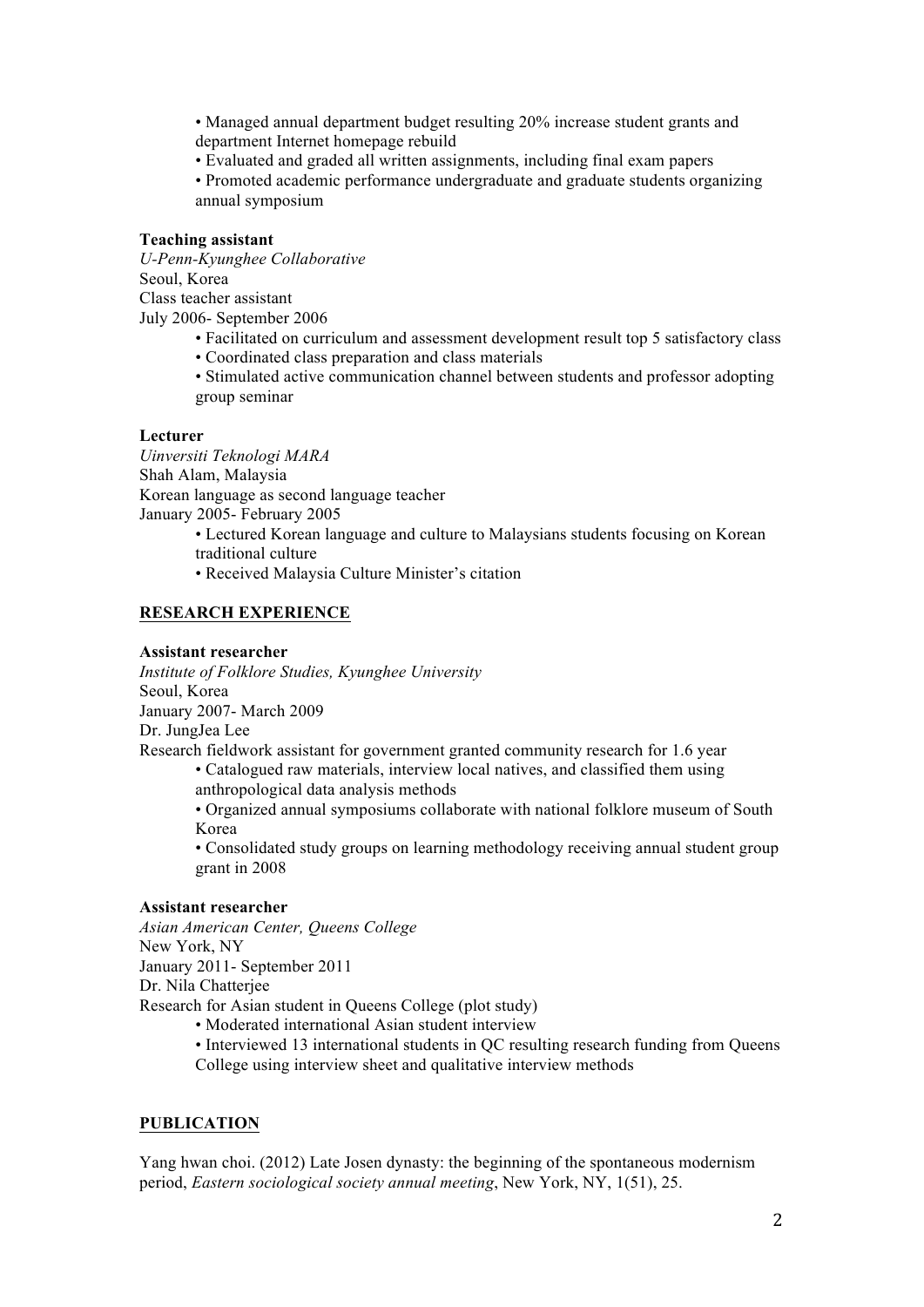Yang hwan choi. (2009, March) Research of Sesipungyo in folklore study, *Kyunghee University press*, Seoul, Korea.

### **PRESENCATION**

Yang hwan choi. (March, 2012) Late Josen dynasty: the beginning of the spontaneous modernism period. Presented at Eastern sociological society annual meeting, New York, NY.

Yang hwan choi (March, 2008). Historical analysis of spinning top (Paing-i). Presented at Annual symposium of Korean society of language and literature in Kyung Hee University, Seoul, Korea.

Yang whan choi (August, 2007). Five findings from late Joseon literatures- focusing on new form of poetry. Presented at Annual symposium of Korean folklore society in Kyung Hee University, Seoul, Korea.

### **VOLUNTEER ACTIVITIES**

Educational volunteer, **New New Yorker project**, Queens Museum of Art, Feburary, 2011 present

Community report volunteer, **Weekly news reporting**, Korean Bergen News, May 2012 – present

Volunteer educator, **Korean teaching**, Bergen county area, May 2012 – present Educational volunteer, **Overseas volunteer service KHU**, Jan 2005 – Feb 2005

### **CERTIFICATIONS**

### **Korean Teaching Certificate Level-3 (Second language teaching)**

Ministry of Culture, Sports and Tourism, Seoul, Korea May 2007

- Licensed Korean teacher as second language
- The first official teaching certificate approved by Korean government

### **American Language Program Level-7**

Columbia University, New York, NY August, 2005

• English program completion certificate

### **Language program**

Uinversiti Teknologi MARA, Shah Alam, Malaysia February 2005

• English program completion certificate

### **AWARDS**

### **Choi Sang Jin Professor Scholarship**

Kyunghee University, Seoul, Korea February 2008

- Annually select from fellowship committee one student who recognized excellence in academic performance and social contribution.
- The first year receiver

### **Research Assistant Scholarship**

Kyunghee University, Seoul, Korea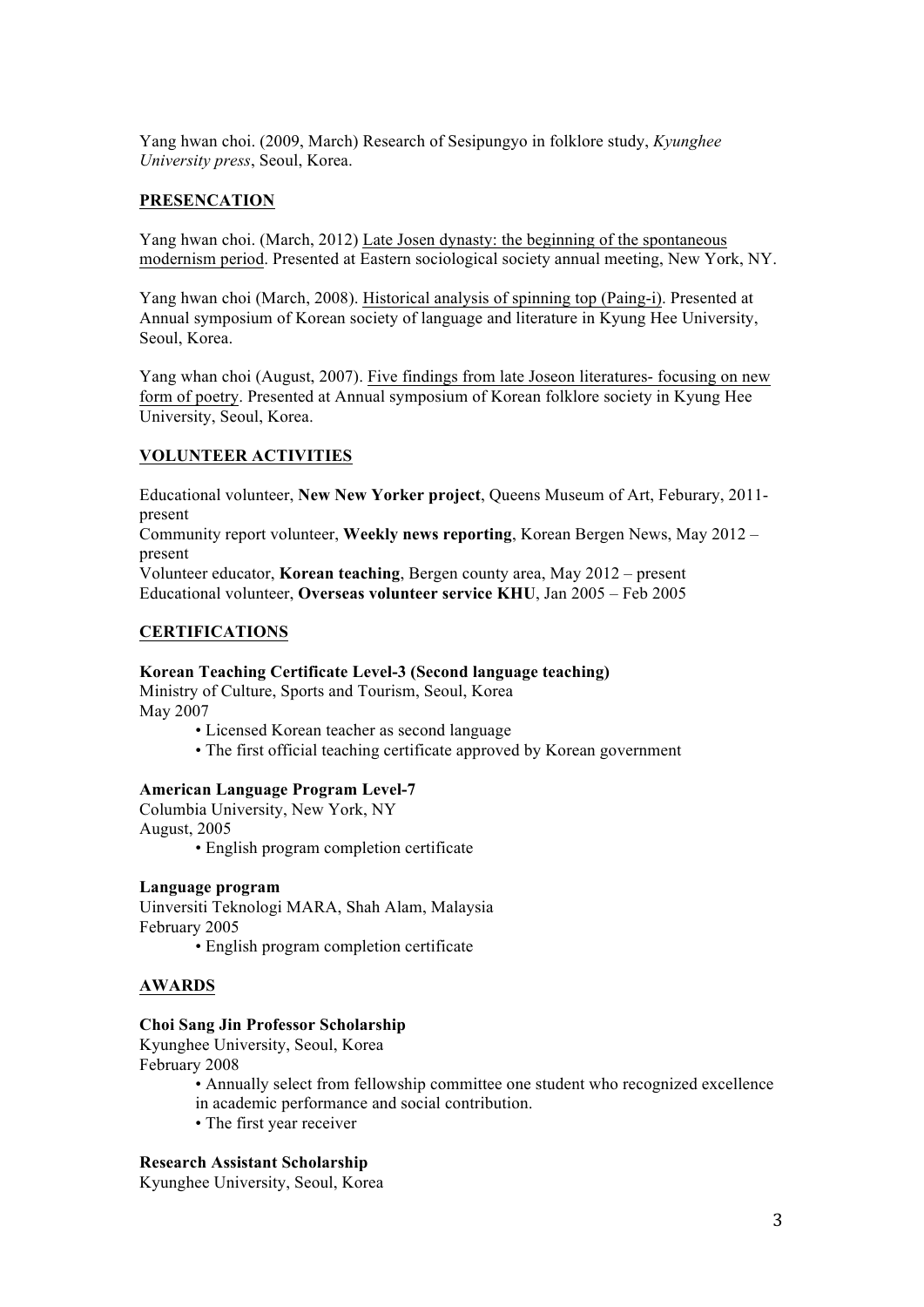February 2007 – Septembe 2008

- Top 5 research assistant receive each semester
- Total 4 consecutive times to received

#### **Merit Scholarship**

Kyunghee University, Seoul, Korea May 2007

- Selective student receive annually
- Total 5% of student received this scholarship

#### **Good Model Award**

Kyunghee University, Seoul, Korea September 2007

• Granted only top 10 student based on academic performance and volunteer record

### **Neo-Renaissance Scholarship (Special Education Scholarship)**

Kyunghee University, Seoul, Korea January 2006

- Special study scholarship to study abroad
- Only 3 student each department can receive this grant

### **Exemplary Scholarship**

Kyunghee University, Seoul, Korea May 2001- September 2005

- Top 10% students based on GPA can receive
- Total 6 consecutive times to received

#### **Golden Lion**

Kyunghee University, Seoul, Korea February 2002, February 2004 • Granted for more than 100 hours volunteer work each year

### **Bright Society**

Kyunghee University, Seoul, Korea February 2007

• Overseas volunteer service grant

### **PROFESSIONAL EXPERIENCE**

#### **Junior Executive Reporter**

Korean Bergen News Inc., Englewood Cliff, NJ May 2012 – August 2013

• Worked directly Chief Editor of the newspaper mostly focusing on community and general pages

• Responsible for editing and interview local executives and community readers for local Koreans in Bergen County, NJ

• Conducted interviews of local business executives and government officials resulting best Korean weekly newspaper in Bergen County

• Branched new magazines (Health, and real-estate magazine) and other newspaper from successive successful quarter.

#### **Reporter**

New York Ilbo, Flushing, NY